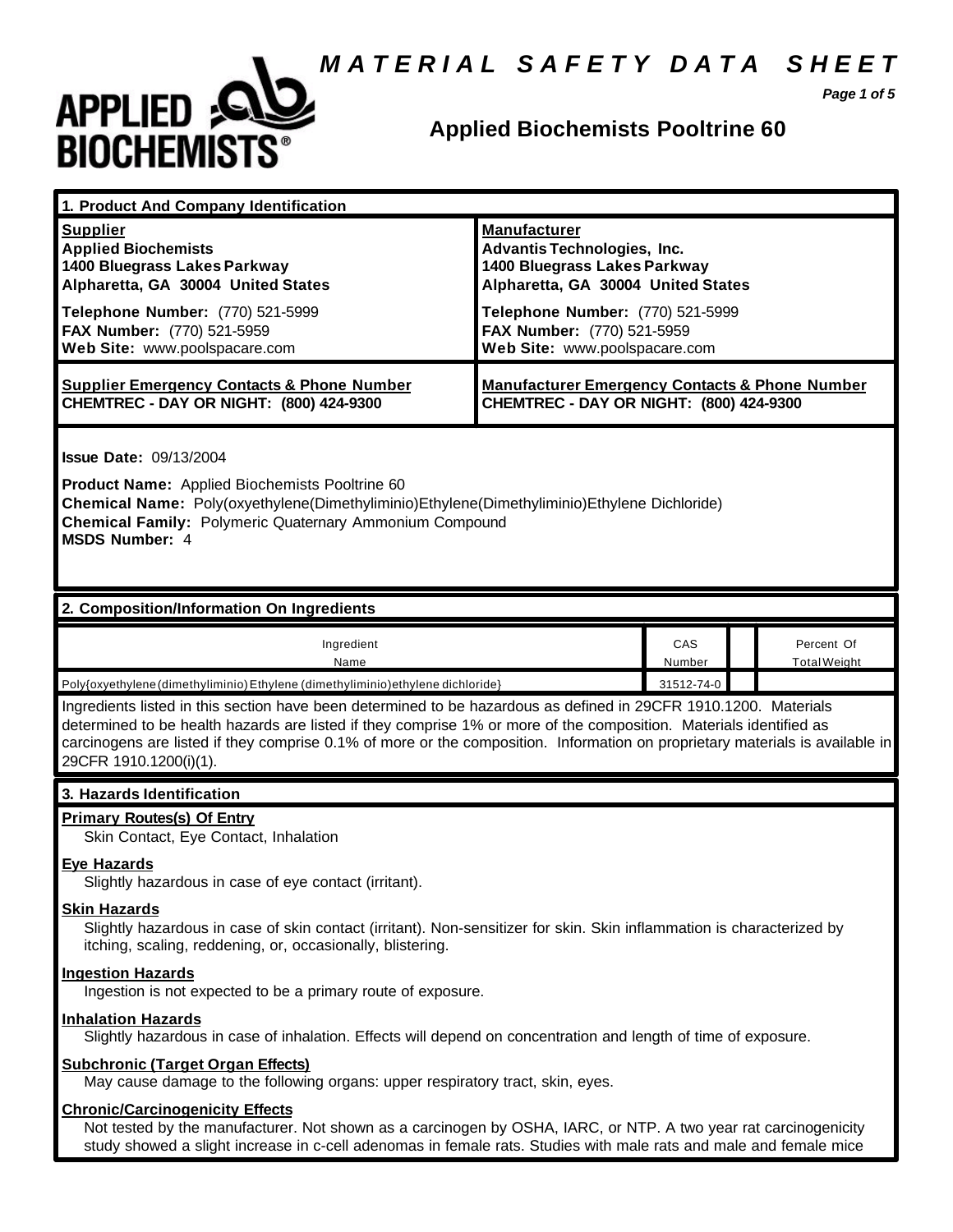## *M A T E R I A L S A F E T Y D A T A S H E E T Page 2 of 5*

### **Applied Biochemists Pooltrine 60**

### **3. Hazards Identification - Continued**

### **Chronic/Carcinogenicity Effects - Continued**

did not show any evidence of carcinogenic response. This product is not considered a carcinogen.

#### **Signs And Symptoms**

Irritation of Eyes and Respiratory Passages

#### **Conditions Aggravated By Exposure** None Known

#### **First Aid (Pictograms)**



#### **4. First Aid Measures**

#### **Eye**

Flush immediately with copious amounts of tap water or normal saline (minimum of 15 minutes). Take exposed individual to a health care professional, preferably an opthalmologist, for further evaluation.

#### **Skin**

Wash exposed area with plenty of soap and water. Repeat washing. Remove contaminated clothing and wash thoroughly before reuse. If irritation persists consult a health professional.

#### **Ingestion**

DO NOT INDUCE VOMITING. Rinse with copious amounts of water or milk, first. Irrigate the esophogus and dilute stomach contents by slowly giving one to two glasses of water or milk. Avoid giving alcohol or alcohol related products. In cases where the individual is semi-comatose, comatose, or is convulsing, DO NOT GIVE FLUIDS BY MOUTH. In case of intentional ingestion of the product, seek medical assistance immediately; take individual to nearest medical facility.

#### **Inhalation**

If exposure by inhalation is suspected, immediately move exposed individual to fresh air. If individual experiences nausea, headache, dizziness, has difficulty breathing or is cyanotic, seek a health care professional immediately.

#### **Note To Physician**

No Specific Antidote is known. Treat Symptoms.

Evaluate Principal Route of Entry, Seek appropriate medical attention. Never give anything by mouth to an unconscious person.

#### **Fire Fighting (Pictograms)**



#### **5. Fire Fighting Measures**

**Flash Point:** >212 °F **Flash Point Method:** Closed Cup

#### **Extinguishing Media**

Water fog, carbon dioxide, foam, dry chemical.

#### **6. Accidental Release Measures**

Contain and/or absorb spill with inert material (e.g. sand, vermiculite). Avoid release to the environment. Do not flush to sewer.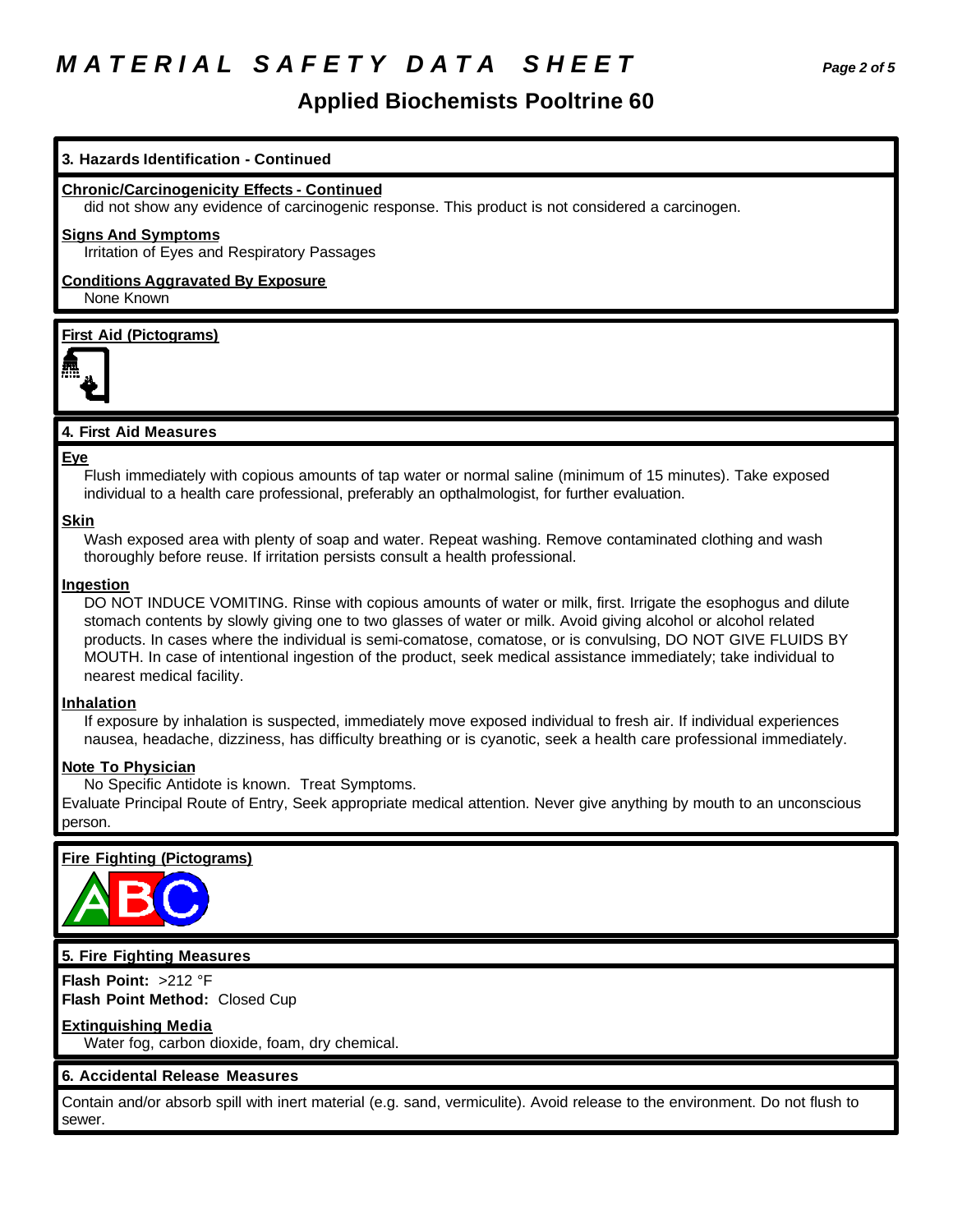### **Applied Biochemists Pooltrine 60**

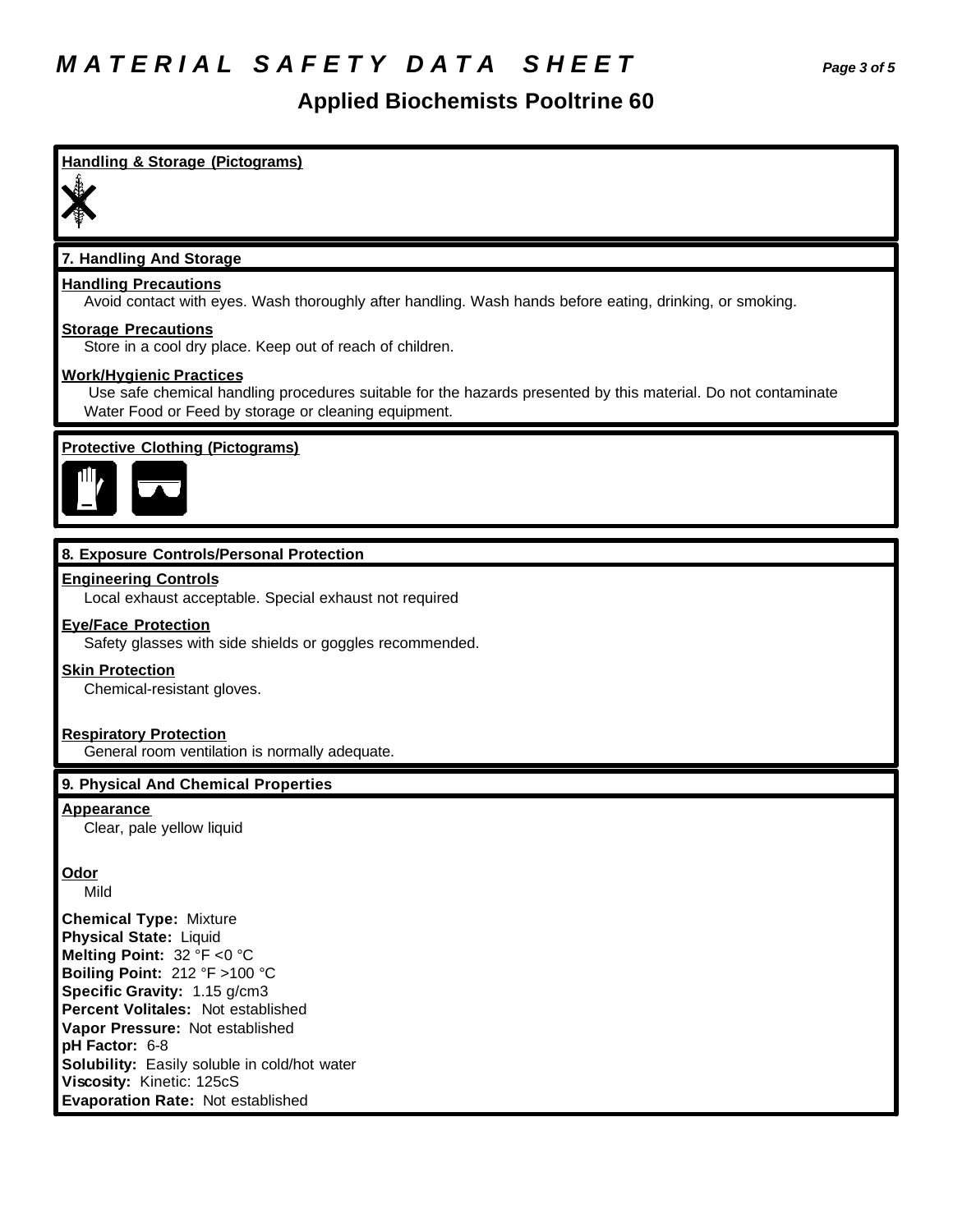# *M A T E R I A L S A F E T Y D A T A S H E E T Page 4 of 5*

## **Applied Biochemists Pooltrine 60**

| 10. Stability And Reactivity                                                                                                                                                                                                                                                                                                                                                                                                                                                                                       |
|--------------------------------------------------------------------------------------------------------------------------------------------------------------------------------------------------------------------------------------------------------------------------------------------------------------------------------------------------------------------------------------------------------------------------------------------------------------------------------------------------------------------|
| Stability: Stable under normal conditions of use and storage                                                                                                                                                                                                                                                                                                                                                                                                                                                       |
| <b>Incompatible Materials</b><br>Anionic Polymers                                                                                                                                                                                                                                                                                                                                                                                                                                                                  |
| <b>Hazardous Decomposition Products</b><br>Carbon monoxide may be formed upon burning.                                                                                                                                                                                                                                                                                                                                                                                                                             |
| 11. Toxicological Information                                                                                                                                                                                                                                                                                                                                                                                                                                                                                      |
| <b>Skin Effects</b><br>Dermal LD50 = $>2000$ mg/kg Rabbit                                                                                                                                                                                                                                                                                                                                                                                                                                                          |
| <b>Acute Oral Effects</b><br>Oral LD50 = 1951 mg/kg Male rat<br>Oral LD50 = 2587 mg/kg Female rat                                                                                                                                                                                                                                                                                                                                                                                                                  |
| <b>Acute Inhalation Effects</b><br>Inhalation $LD50 = 2.9$ ppm (4 hours) Rat                                                                                                                                                                                                                                                                                                                                                                                                                                       |
| 12. Ecological Information                                                                                                                                                                                                                                                                                                                                                                                                                                                                                         |
| <b>Acute Toxicity - Fish And Invertebrates</b><br>$LC50 = 0.37$ mg/L 48 hours Invertebrate<br>LC50 = 0.26 mg/L 96 hours Fathead Minnow<br>LC50 = 0.21 mg/L 96 hours Bluegill sunfish<br>$LC50 = 0.047$ mg/L 96 hours Rainbow Trout<br>LC50 = >600 mg/L 96 hours Sheepshead minnow<br>$LC50 = 13$ mg/L 96 hours Mysid shrimp                                                                                                                                                                                        |
| 13. Disposal Considerations                                                                                                                                                                                                                                                                                                                                                                                                                                                                                        |
| Refer to applicable local, state and federal regulations as well as industry standards.                                                                                                                                                                                                                                                                                                                                                                                                                            |
| 14. Transport Information                                                                                                                                                                                                                                                                                                                                                                                                                                                                                          |
| <b>Proper Shipping Name</b><br>Environmentally Hazardous Substance, Liquid, n.o.s.<br>(Poly[oxyethylene(dimethyliminio)ethylene(dimethyliminio)ethylene dichloride]), Marine Pollutant                                                                                                                                                                                                                                                                                                                             |
| <b>Hazard Class</b><br>9, PGIII                                                                                                                                                                                                                                                                                                                                                                                                                                                                                    |
| <b>DOT Identification Number</b><br>UN3082                                                                                                                                                                                                                                                                                                                                                                                                                                                                         |
| <b>Additional Shipping Paper Description</b><br>North American Emergency Response Guide No. 171<br>Not regulated by DOT for ground or air shipments [see exception for marine pollutants 49CFR171.4(c)].                                                                                                                                                                                                                                                                                                           |
| 15. Regulatory Information                                                                                                                                                                                                                                                                                                                                                                                                                                                                                         |
| <b>State Regulations</b><br>California Proposition 65: This product had been reviewed for Prop 65 components and the following applies:<br>Warning: This product may contain substance(s) which are known to the State of California to cause cancer or<br>reproductive harm. (Contents may contain trace levels of (<10 ppm) of Dichloroethyl ether, 1,4-Dioxane and (<20<br>ppb) N-nitrosodimethylamine). Trace contaminants from Poly[oxyethylene(diamethlyimino)ethylene(diethylimino)<br>ethylene dichloride) |